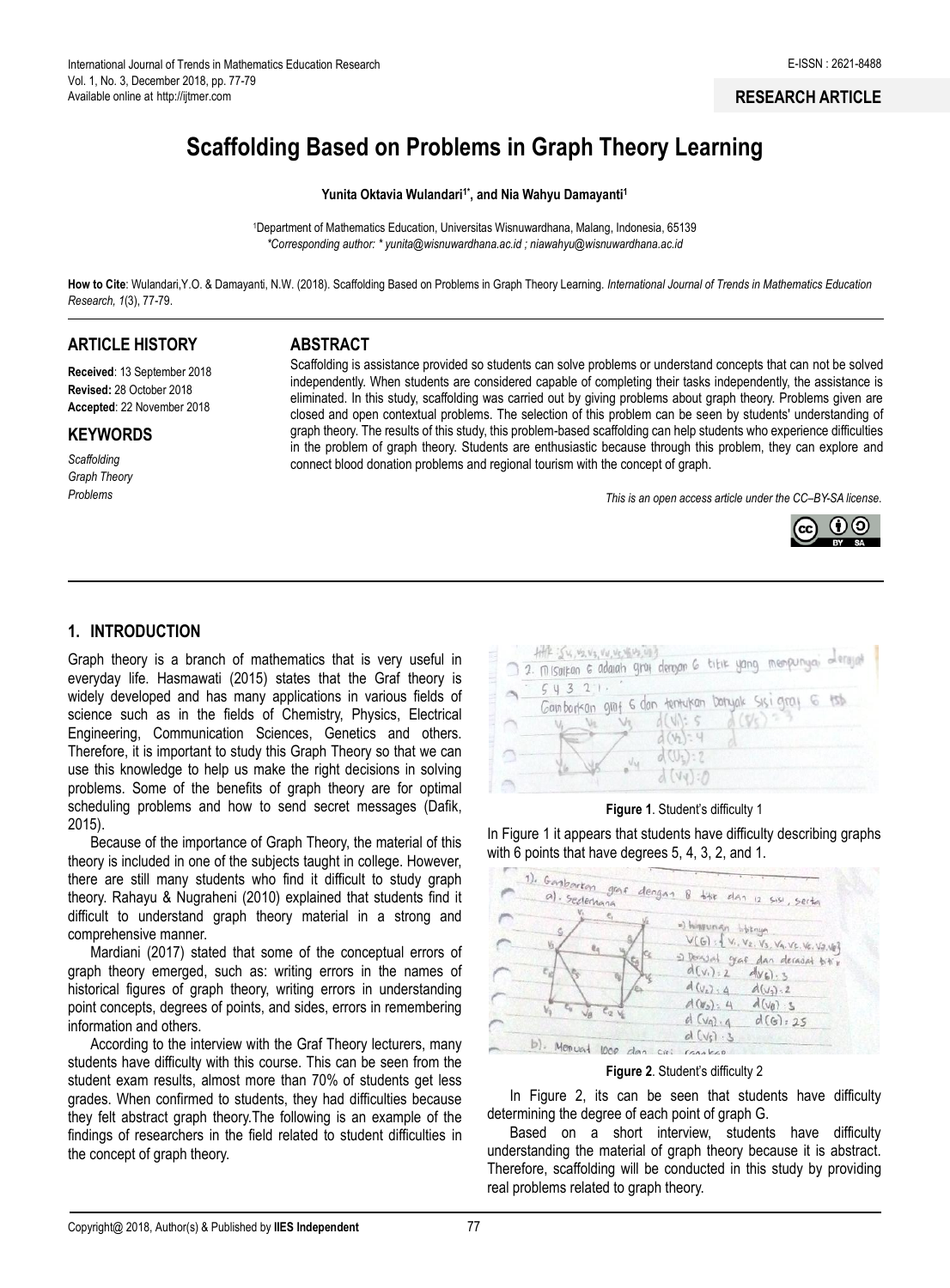Scaffolding is a technique for providing structured learning support that is done so that students can work independently (Sudrajad, 2013; Amelia, 2018; Putriani, 2018). If students feel they have been able to overcome their difficulties, then the assistance is eliminated. McKenzie (1999) proposes eight characteristics of scaffolding learning, namely giving clear instructions, clarifying goals, giving assignments to students, showing students useful learning resources, reducing uncertainty, surprises, and disappointments, delivering students to work efficiently, creating momentum. While scaffolding is categorized into 3 levels, namely level 1, assistance in the form of preparation for the learning environment carried out by the teacher; level 2, assistance in the form of direct interaction between the teacher and students; level 3, assistance in the form of interaction between teachers and students for the development of contextual thinking (Anghileri, 2006; Fonna, 2018, Rahayu, 2018; Sapta, 2018; Setiawaty, 2018).

The provision of scaffolding in this course is problem based. Herman (2007) states that problem-based learning contributes to the formation of positive student dispositions towards mathematics. The problem used in this study is both closed and open contextual problems. With contextual problem solving, students will be stimulated to develop psychological potential related to the thinking process. The problem of contextual mathematics is a mathematical problem related to the context as defined (Usmadi, 2018; Trianto, 2007; Thahir, 2018; Mursalin, 2018).

# **2. RESEARCH METHODS**

This study describes the form of scaffolding in problem-based learning graph theory. Problems given relate to everyday life. In this study two different problems were given, the first was about blood group problems and the second was regional tourism problems. However, in this article only one problem is presented, namely the blood group problem as presented below.

Blood Type Problems

There are four types of blood types namely blood types A, B, AB, and O. Blood type O can be donated to all blood types. Blood types A and B can be donated to their own blood type or blood type AB, while blood type AB can receive blood from all blood types. Make a directed graph that describes the situation. In the first problem, students were asked to draw a directed graph representing the Blood Type problem.

# **3. RESULTS AND DISCUSSION**

Based on the results of work on problem 1 about blood type, it was seen how students applied graph theory in real life. The following are some of the results of the work of the student blood type problem.

## **3.1 Student's work results 1 by S1**



**Figure 3**. Student's work results 1 by S1

Based on the picture above, it appears that S1 can connect his knowledge about the concept of directed graphs to blood types problems. This can be seen when S1 is able to identify various types of blood groups as a vertexs and relationship of blood type donation between blood groups as a directed edges.

## **3.2 Student's work results 1 by S2**

|                                         | <b>Silverson</b>                                                                           |  |
|-----------------------------------------|--------------------------------------------------------------------------------------------|--|
|                                         |                                                                                            |  |
|                                         | nome - Centris averdone                                                                    |  |
|                                         | pain : 1504090406                                                                          |  |
|                                         | Ada a rockars golongen derah, masing-masing                                                |  |
| A.B. AB. O. DAM get a dapped diberrence |                                                                                            |  |
|                                         | Researa gotongan . Darah gotongan A dan B.                                                 |  |
|                                         | dupat diberikan kagalongannya senditi asao kaga.                                           |  |
|                                         | ongan AB. Gesberleh graf bererak y seryeta.                                                |  |
|                                         | kan Kendaan tersebut. Anggapian garin dari<br>vi kevi menyatakan bahwa duriah duri vi dine |  |
| ritor Pada Vi.                          |                                                                                            |  |
|                                         | Apakob graf rya A sholts?                                                                  |  |
|                                         |                                                                                            |  |
| Lawrence                                |                                                                                            |  |
|                                         |                                                                                            |  |
|                                         |                                                                                            |  |
|                                         |                                                                                            |  |
|                                         |                                                                                            |  |
|                                         |                                                                                            |  |
| $Y(G_i) = 1 A, B, AB, 0$                |                                                                                            |  |
|                                         | $E(G_i)$ = { (A,AE), (A,A), (B,AE), (B,B), (aA), (D,B), (O,AE)                             |  |
| (0.0)                                   |                                                                                            |  |
| Der gjob masuk                          | Derajat teluar                                                                             |  |
| $d(A) = 2$                              | $d$ $(\wedge)$ = 2                                                                         |  |
| $d (B) = 2$                             | $d^+(8)$ $l$                                                                               |  |
|                                         | $d^*(AB)>0$                                                                                |  |
|                                         |                                                                                            |  |
| $d (AB) = 3$<br>$d(0) = 1$              | $d^-(0) = 4$                                                                               |  |

**Figure 4**. Student's work results 1 by S2

Based on the picture above it appears that S2 can also relate his knowledge about the concept of directed graphs to blood type problems. This can be seen when the S2 is able to identify various blood groups as the point and relationship of blood type donation between blood groups as a directed line. However, the S2 does not describe the directed edge from AB to AB. This causes the S2 to be incorrect in mentioning the degree of entry and the degree of exit from point AB. Based on the interview, it was found that S2 actually understood the concept of degree point graphs, it's just that when the master's work was inaccurate, it didn't describe the donation of blood type AB to AB.

## **3.3 Student's work results 1 by S3**



**Figure 5**. Student's work results 1 by S3

Based on the picture above it appears that S3 is not able to connect his knowledge of the concept of directed graph to blood type problems. It can be seen that the S3 has not written the set of the edges graph exactly. S3 is wrong in mentioning the degree of point. Based on the interview, it was found that the S3 was not thorough in reading the problem given, namely blood type AB can accept all blood types. S3 does not understand the concept of the degree of the graph. After this problem-based scaffolding with questions and answers during interviews, the S3 finally understood the concept of vertexs degrees.